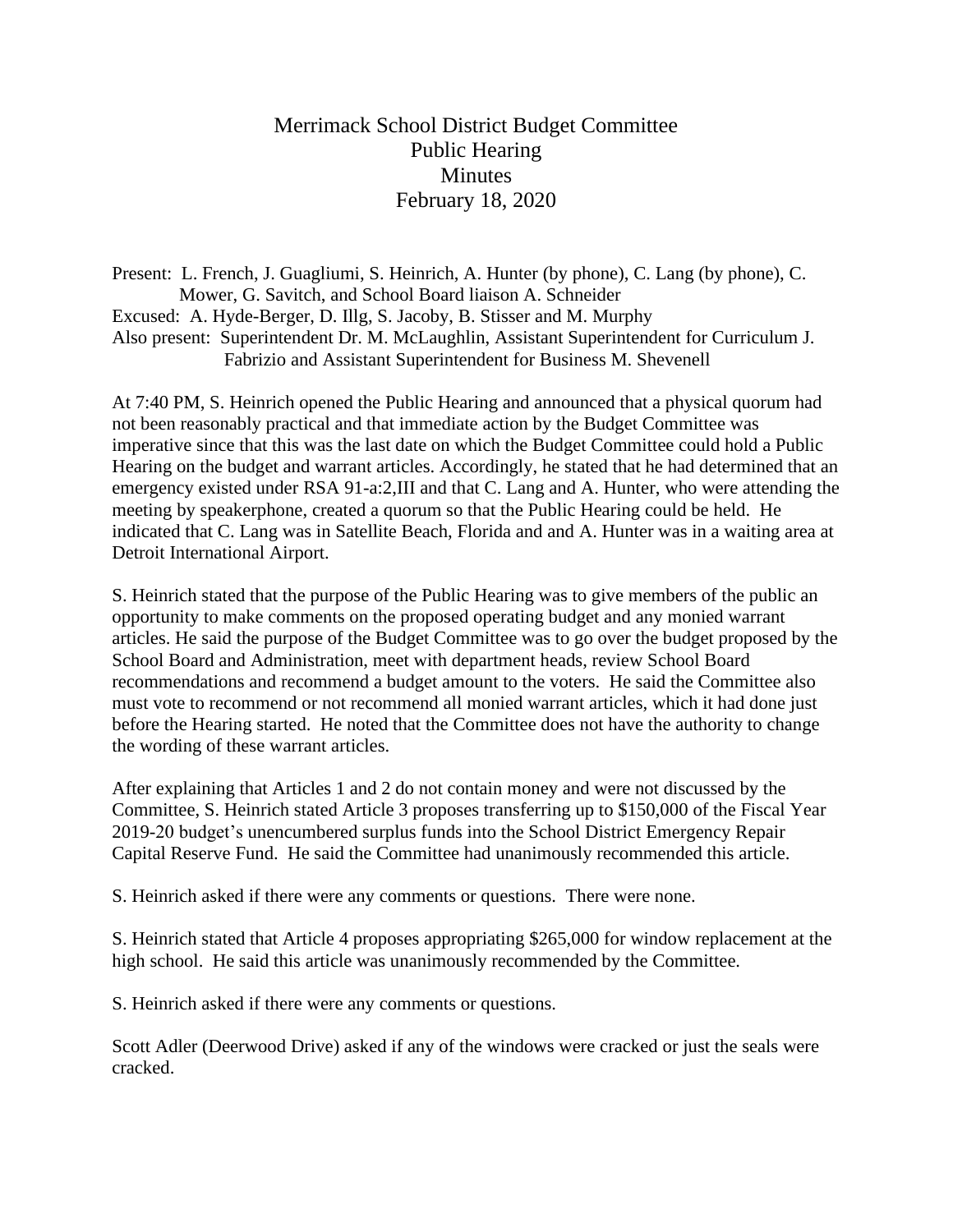## Budget Committee Public Hearing Minutes, 2-14-2020, continued

S. Heinrich read the warrant article out loud and clarified that it is the window seals that are cracked, not the windows..

G. Savitch said at a previous Committee meeting it was discussed that this article also includes costs for asbestos abatement because there is good possibility that the window seals contain asbestos.

A. Hunter asked for a point of information and asked if it was too late to add his votes to the motions to recommend the various warrant articles. S. Heinrich said it was.

There were no more comments.

S. Heinrich stated Article 5 proposes appropriating \$82,500 for an engineer to work with the public to develop a master plan for the Merrimack High School campus. He said this article was unanimously recommended by the Committee.

S. Heinrich asked if there were any comments or questions. There were none.

S. Heinrich stated Article 6 proposes appropriating \$105,000 to replace the bleachers in the Smith Gym at the James Mastricola Upper Elementary School. He said this article was unanimously recommended by the Committee.

S. Heinrich asked if there were any comments or questions. There were none.

S. Heinrich said Article 8 was a petitioned warrant article which proposes appropriating \$125,000 to raze the Brentwood Building. He said this article was recommended by the Committee by a  $6 - 1 - 0$  vote.

S. Heinrich asked if there were any comments or questions. There were none.

S. Heinrich said that Article 7 was the operating budget. He explained the Committee has bottom line authority but gives guidance and direction about line item amounts. He said the Committee had voted to propose an operating budget of \$80,111,563 to the Public Hearing. He stated if the proposed budget fails, the default budget (\$80,264,413) would be considered as approved. He said the default budget is created by Administration using a statutory formula and the Committee has no say in the creation of the default budget.

S. Heinrich asked if anyone had any questions about the default budget.

Henry Trijullo (Dumas Lane) thanked the Committee for its time and asked why the original proposed default budget amount had changed. A. Schneider explained that there had been an error in the insurance amount that was originally proposed in both the default and operating budgets which was corrected.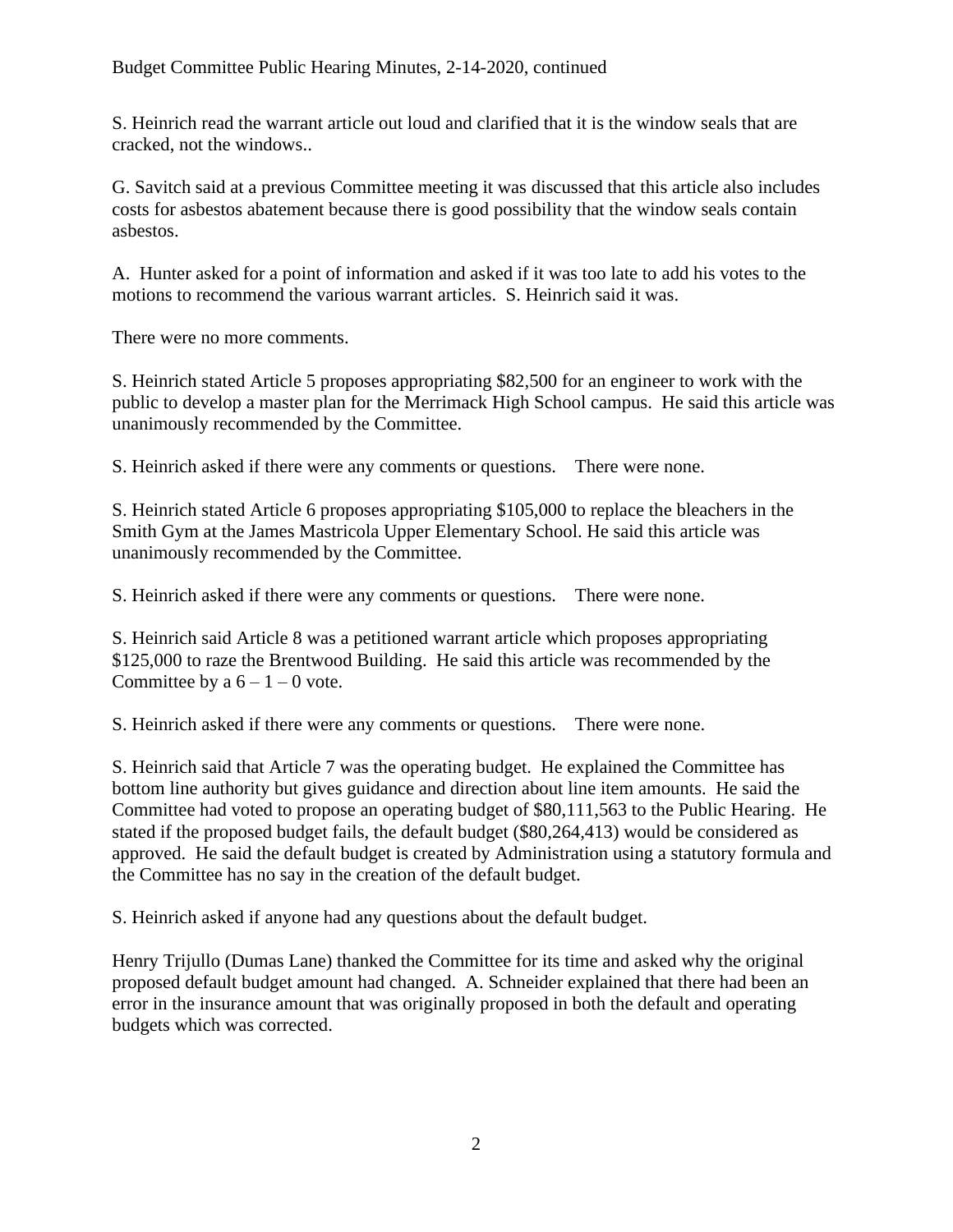Mr. Trijullo asked if the default budget has ever gone down and wanted to know if there was ever any consideration to reducing the default budget. He said he was concerned that the default budget could reach \$100 million dollars.

M. Shevenell that the default budget is created following a formula in the RSAs.

Mr. Trujillo asked what the RSAs were.

M. Shevenell replied the RSAs were the state laws and explained how the default budget was created.

Mr. Trijullo said that the default budget keeps going up and he has heard that student populations have gone down.

A. Schneider stated the default budget is always going to increase because the default formula starts with the immediate past year's budget and, while one-time costs are removed, contractual obligations for the new budget year are added. He said the School Board worked very hard to keep the proposed budget lower than the default.

M. Shevenell stated that a default budget with the same number of teachers would still be greater than the current budget due to contracted salary increases. He also said that health care costs have never gone down.

C. Mower stated that the School District is required to return any budget surplus to the Town to reduce the School District's portion of the taxes. He said the District regularly returns approximately \$3 million dollars through careful managements which helps keep the tax rate stable. He said the School Board cannot overspend budget.

C. Lang said the proposed budget is 2.6% higher than the budget approved than last year. She noted that inflation is around 2%. She also said that there had been a decrease in student population and the District had responded by decreasing staff by 8% but the student population has started to increase and the District cannot cut infrastructure costs.

A. Hunter stated that the Social Security cost of living increase was 1.6% and he thought that people should be concerned about that.

M. Shevenell stated that the 2.6% budget increase was based on the original Administration budget. The budget that was sent to the Committee after School Board reductions is actually 1.36% more than the current budget and would add  $30¢$  to the tax rate.

A. Hunter said most of the cuts made by the School Board were in areas that historically have been underspent. He said these cuts will mean that there will be a smaller surplus at the end of the year.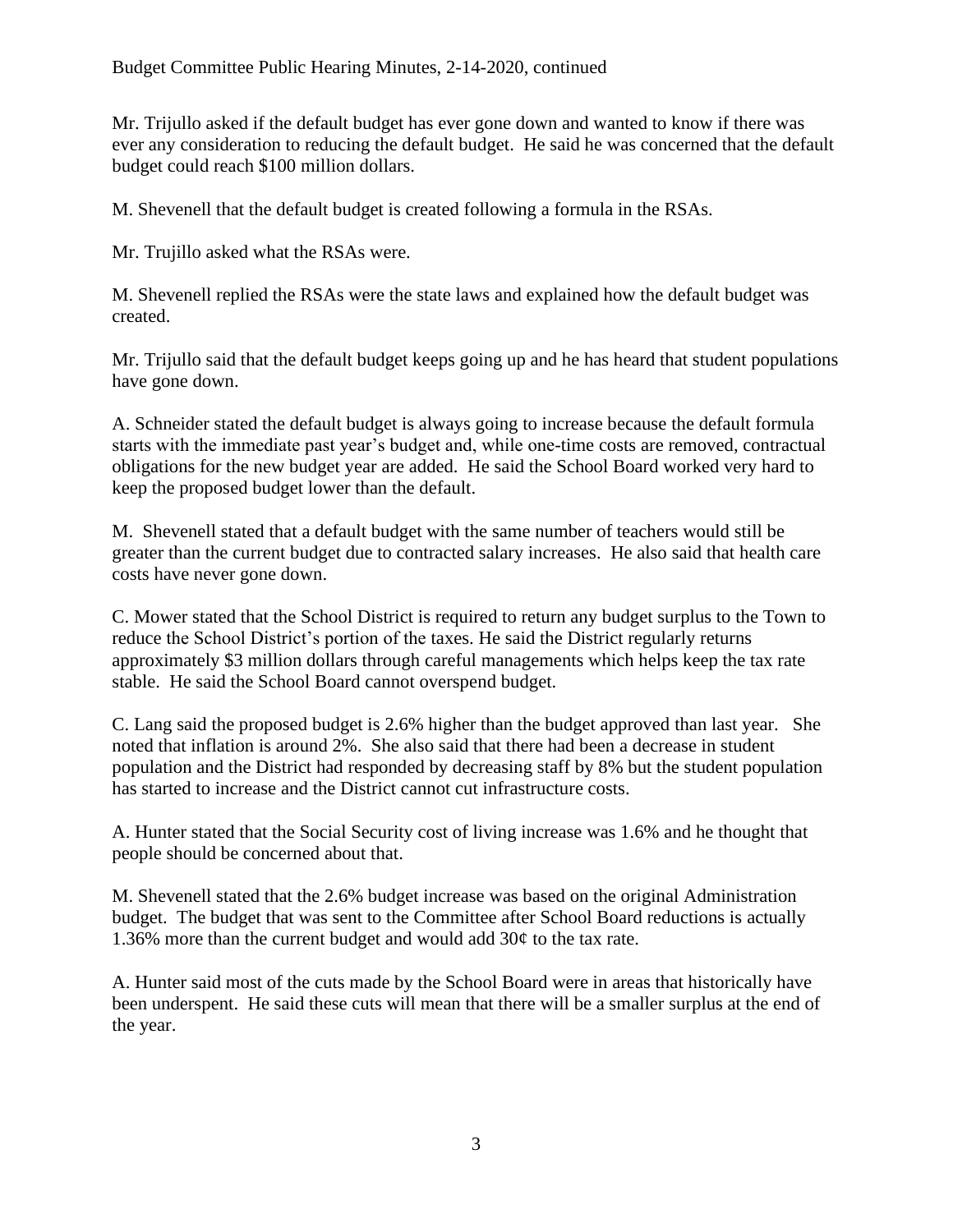M. Shevenell said that the School Board made budget cuts in areas that have been underspent in years past but also decided to propose several maintenance items as warrant articles rather than include them in the operating budget.

Paul Lagasse (Brewster St.) said that 60% of the tax rate is for the schools and he said he thought one of the problems with the default budget was that it started with the amount that was approved, not what was actually spent.

M. Shevenell stated that a recent change in the law about how the default budget is calculated requires that that if a reduction in force is part of the proposed operating budget then the default budget can only include funding for that reduced number of staff.

L. French asked how many teachers the District employed.

M. Shevenell said in 2010-2011, there were 366 teachers. He said the current budget proposal adds 4 teachers which would result in 344 teachers so that has been a reduction in staff as well as a decrease in student population in the intervening years. He also mentioned the staffing number discrepancies listed on the Department of Education website.

Matt Young (Baboosic Lake Rd) said that education was the most valuable thing residents can do for the town and that he appreciated that Committee's efforts to keep the budget from getting out of control.

S. Heinrich said the purpose of the Budget Committee is not to just cut the budget, but rather to recommend a prudent budget with necessary and reasonably expenditures.

Lori Peters (Newton St) asked for clarification of "bottom line authority." She asked if the Committee looks at the various individual line items.

S. Heinrich said the Budget Committee looks at individual budget lines but recommends a bottom line and offers direction on individual budget lines. He said the School Board makes the ultimate decisions about how much and where to spend the operating budget. He said the RSAs allow the School Board to transfer money between budget accounts. However, the School Board does not have the authority to spend the funds in special warrant articles on anything but the warrant article.

Robbie Reisman (Iris Dr) stated he thought the cost of inflation and the resulting impact of budget increases on senior citizens speak to larger societal issues.

Jenna Reynolds (Valleyview Dr.) stated she moved to Merrimack for the schools and she felt the services are appropriate and the taxes were appropriate. She said she wanted quality teachers and felt it was important to look at the bigger picture.

Mr. Trijullo asked who has oversight over the School Board when it shifts money between budget lines and where is the transparency in the process.